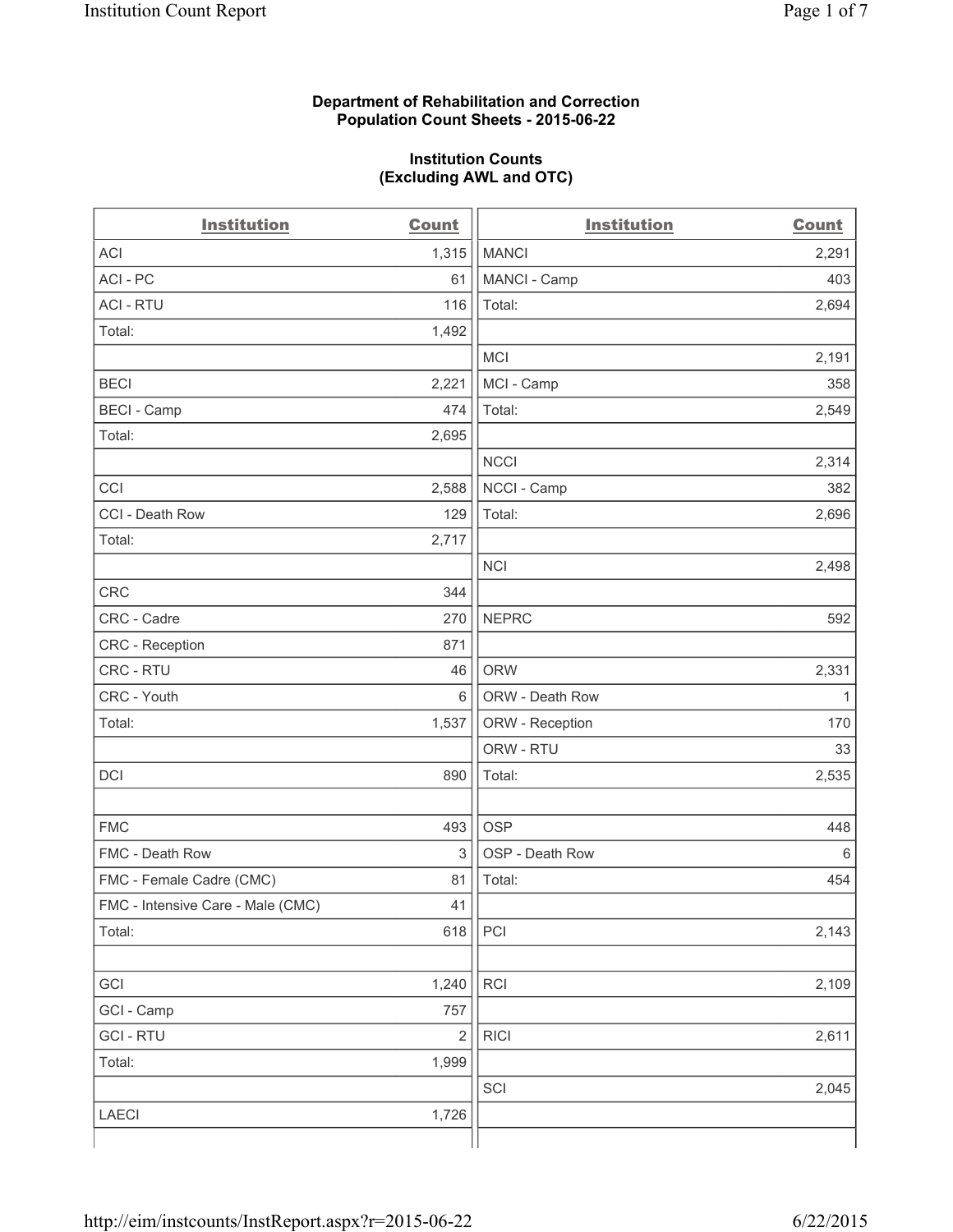|                          |       | <b>SOCF</b>    | 1,200                        |
|--------------------------|-------|----------------|------------------------------|
| <b>LECI</b>              | 2,306 | SOCF - RTU     | 47                           |
| LECI - Camp              | 183   | Total:         | 1,247                        |
| Total:                   | 2,489 |                |                              |
|                          |       | <b>TCI</b>     | 1,086                        |
| LOCI                     | 2,291 | TCI - Camp     | 448                          |
|                          |       | Total:         | 1,534                        |
| <b>LORCI</b>             | 222   |                |                              |
| LORCI - Cadre            | 137   | <b>TOCI</b>    | 985                          |
| <b>LORCI - Reception</b> | 976   | TOCI - PC      | 114                          |
| Total:                   | 1,335 | Total:         | 1,099                        |
|                          |       |                |                              |
| <b>MACI</b>              | 1,113 | WCI            | 1,287                        |
| MACI - Minimum           | 1,428 | <b>WCI-RTU</b> | 92                           |
| Total:                   | 2,541 | Total:         | 1,379                        |
|                          |       |                |                              |
|                          |       |                | EO EAE.<br>Tatal Damilations |

**Total Population: 50,515**

\* The Total Population includes 32 Offenders with Reason Codes 30 & 31. \*\* The Total Population includes 33 Offenders with Reason Code 0A.

# **Male Population by Security Level (Include AWL and Exclude OTC)**

| <b>Security Level</b>  |                   | <b>Body</b> | <b>AWL</b> | $(-OTC)$     | <b>Total</b> |
|------------------------|-------------------|-------------|------------|--------------|--------------|
| Total Level 5          |                   | 137         | 0          | $\mathbf{0}$ | 137          |
| Total Level 4          |                   | 1,760       | 22         | 21           | 1,761        |
| Total Level 3          |                   | 11,347      | 131        | 92           | 11,386       |
| Total Level 2          |                   | 17,474      | 258        | 164          | 17,568       |
| <b>Total Level 1</b>   |                   | 15,465      | 180        | 75           | 15,570       |
| <b>Total Death Row</b> |                   | 139         |            |              | 139          |
|                        | <b>Total Male</b> | 46,322      | 592        | 353          | 46,561       |

### **Female Population by Institution (Include AWL and Exclude OTC)**

| <b>Institution</b>       | <b>Body</b> | <b>AWL</b> | $(-OTC)$ | <b>Total</b> |
|--------------------------|-------------|------------|----------|--------------|
| <b>DCI</b>               | 890         |            | 2        | 891          |
| <b>FMC</b>               | 22          |            | 0        | 23           |
| FMC - Female Cadre (CMC) | 81          | O          | 0        | 81           |
| <b>NEPRC</b>             | 592         | 19         | 4        | 607          |
| <b>ORW</b>               | 2,331       | 52         | 15       | 2,368        |
| <b>ORW - Death Row</b>   |             | U          | 0        |              |
| ORW - Reception          | 170         |            |          | 170          |
|                          |             |            |          |              |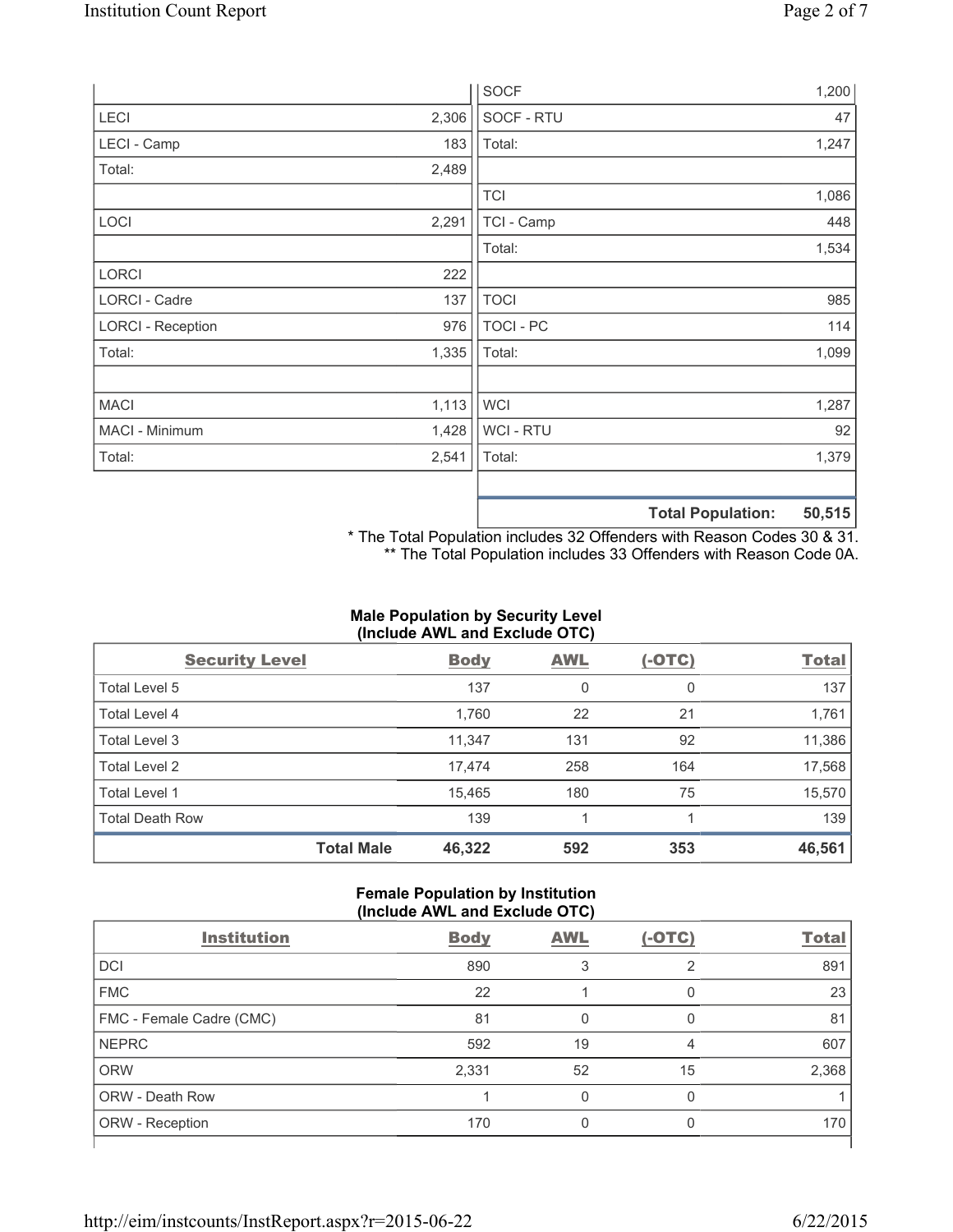| <b>ORW - RTU</b> |                          | 33     |     |     | 33 l   |
|------------------|--------------------------|--------|-----|-----|--------|
|                  | <b>Total Female</b>      | 4.120  | 75  | 21  | 4,174  |
|                  |                          |        |     |     |        |
|                  | <b>Total Population:</b> | 50,442 | 667 | 374 | 50,735 |

# **Male Population by Institution: Security Level 5 (Include AWL and Exclude OTC)**

|            | <b>Institution</b>   | <b>Body</b> | AWL | $(-OTC)$ | <b>Total</b> |
|------------|----------------------|-------------|-----|----------|--------------|
| <b>OSP</b> |                      | 137         |     |          | 137          |
|            | <b>Total Level 5</b> | 137         |     |          | 137          |

# **Male Population by Institution: Security Level 4 (Include AWL and Exclude OTC)**

| <b>Institution</b>       |                      | <b>Body</b>    | <b>AWL</b>          | $(-OTC)$            | <b>Total</b>     |
|--------------------------|----------------------|----------------|---------------------|---------------------|------------------|
| CRC                      |                      | 11             | 0                   | $\mathsf{O}\xspace$ | 11               |
| CRC - Reception          |                      | 1              | $\mathsf{O}\xspace$ | 0                   | 1                |
| CRC - RTU                |                      | $\mathbf 1$    | $\mathsf{O}\xspace$ | $\mathsf{O}\xspace$ | $\mathbf{1}$     |
| LECI                     |                      | $\overline{7}$ | $\mathsf{O}\xspace$ | $\mathsf 0$         | $\overline{7}$   |
| LORCI                    |                      | 10             | $\mathsf{O}\xspace$ | $\mathsf{O}\xspace$ | 10               |
| LORCI - Cadre            |                      | 1              | $\mathsf{O}\xspace$ | $\mathsf{O}\xspace$ | 1                |
| <b>LORCI - Reception</b> |                      | $\overline{4}$ | $\mathsf{O}\xspace$ | $\mathsf{O}\xspace$ | $\overline{4}$   |
| <b>MANCI</b>             |                      | $\mathfrak{Z}$ | $\mathsf{O}\xspace$ | $\mathsf 0$         | $\sqrt{3}$       |
| <b>NCI</b>               |                      | $\overline{4}$ | $\mathsf{O}\xspace$ | $\mathsf{O}\xspace$ | $\overline{4}$   |
| <b>OSP</b>               |                      | 302            | 4                   | 4                   | 302              |
| RCI                      |                      | $\mathsf 9$    | $\mathsf{O}\xspace$ | $\mathsf{O}\xspace$ | $\boldsymbol{9}$ |
| <b>RICI</b>              |                      | 1              | $\mathsf{O}\xspace$ | $\Omega$            | $\mathbf{1}$     |
| SOCF                     |                      | 1,095          | 17                  | 16                  | 1,096            |
| SOCF - RTU               |                      | 44             | $\mathsf{O}\xspace$ | $\mathbf 0$         | 44               |
| <b>TCI</b>               |                      | $\overline{9}$ | $\mathsf{O}\xspace$ | $\mathsf{O}\xspace$ | $9\,$            |
| <b>TOCI</b>              |                      | 195            | $\mathsf{O}\xspace$ | $\mathsf 0$         | 195              |
| TOCI - PC                |                      | 49             | $\mathsf{O}\xspace$ | $\mathsf{O}\xspace$ | 49               |
| <b>WCI</b>               |                      | 12             | $\mathbf{1}$        | 1                   | 12               |
| WCI - RTU                |                      | $\overline{2}$ | $\mathbf 0$         | $\mathbf 0$         | $\overline{2}$   |
|                          | <b>Total Level 4</b> | 1,760          | 22                  | 21                  | 1,761            |

# **Male Population by Institution: Security Level 3**

| (Include AWL and Exclude OTC) |                    |             |            |        |       |
|-------------------------------|--------------------|-------------|------------|--------|-------|
|                               | <b>Institution</b> | <b>Body</b> | <b>AWL</b> | (-OTC) | Total |
| <b>ACI</b>                    |                    | 15          |            |        | 15    |
|                               |                    |             |            |        |       |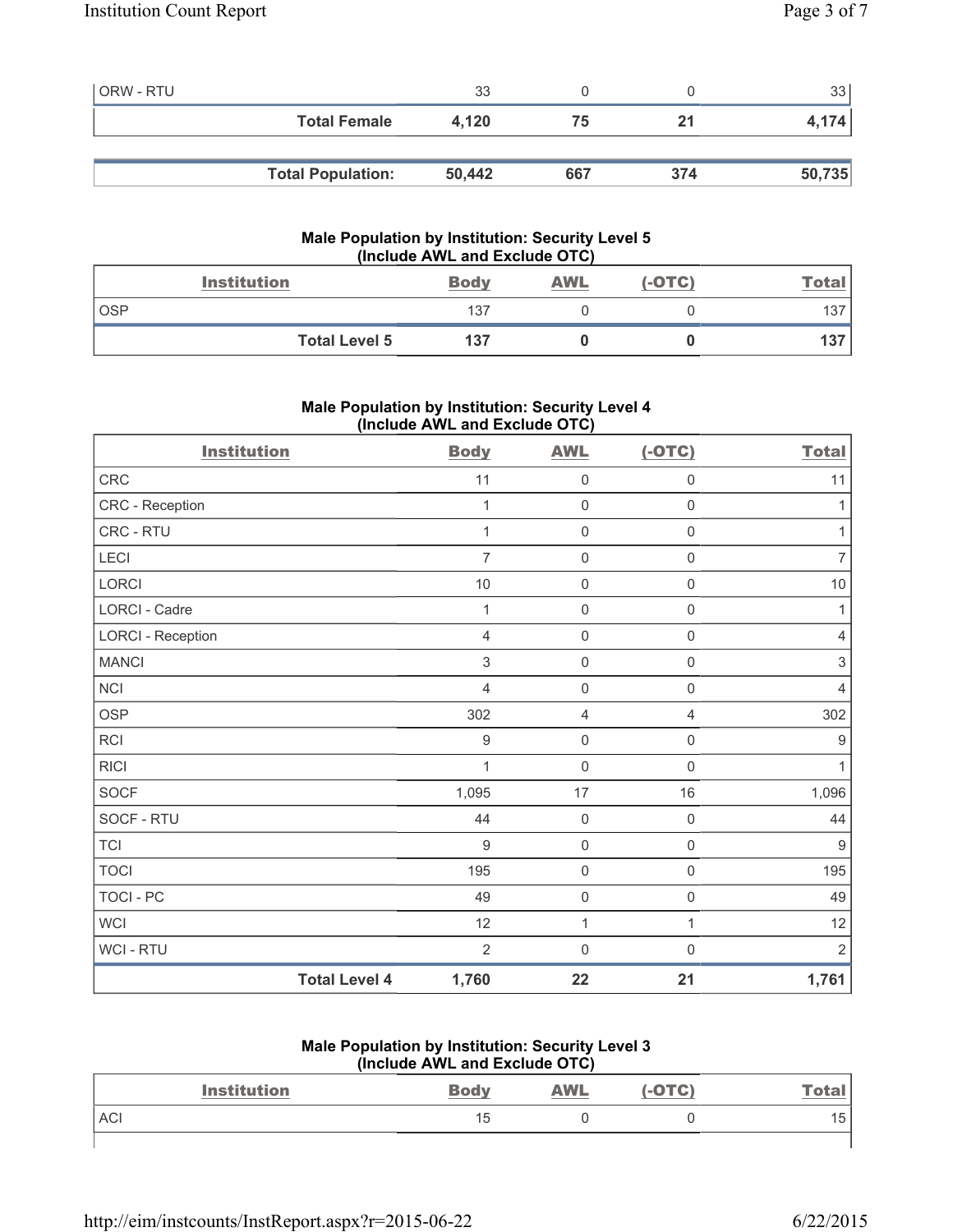| <b>BECI</b>                       | $\overline{4}$ | $\mathsf{O}\xspace$ | $\mathsf 0$         | $\overline{4}$            |
|-----------------------------------|----------------|---------------------|---------------------|---------------------------|
| CCI                               | $\overline{7}$ | $\mathsf{O}\xspace$ | $\mathsf{O}\xspace$ | $\overline{7}$            |
| CRC                               | 119            | 4                   | $\overline{4}$      | 119                       |
| CRC - Cadre                       | 195            | $\mathsf{O}\xspace$ | $\mathsf 0$         | 195                       |
| CRC - Reception                   | 469            | 12                  | $\boldsymbol{9}$    | 472                       |
| CRC - RTU                         | 26             | $\mathsf{O}\xspace$ | $\mathsf 0$         | 26                        |
| CRC - Youth                       | $\sqrt{3}$     | $\mathsf{O}\xspace$ | $\mathsf 0$         | $\ensuremath{\mathsf{3}}$ |
| <b>FMC</b>                        | $\overline{4}$ | $\mathsf{O}\xspace$ | $\mathsf 0$         | $\overline{4}$            |
| FMC - Intensive Care - Male (CMC) | $\,6\,$        | $\mathbf{1}$        | $\mathsf 0$         | $\overline{7}$            |
| LAECI                             | $\mathfrak{S}$ | $\mathbf 0$         | $\mathsf 0$         | $\sqrt{3}$                |
| LECI                              | 2,228          | 23                  | 15                  | 2,236                     |
| LOCI                              | 10             | $\mathbf{1}$        | 1                   | $10$                      |
| LORCI                             | 75             | 30                  | 24                  | 81                        |
| LORCI - Cadre                     | 102            | $\mathsf{O}\xspace$ | $\mathsf{O}\xspace$ | 102                       |
| <b>LORCI - Reception</b>          | 546            | $\mathbf 1$         | $\mathsf 0$         | 547                       |
| <b>MACI</b>                       | 1              | $\mathbf 0$         | $\mathsf{O}\xspace$ | 1                         |
| <b>MANCI</b>                      | 2,259          | 11                  | 10                  | 2,260                     |
| MCI                               | $\mathbf{1}$   | $\mathsf{O}\xspace$ | $\mathsf 0$         | $\mathbf{1}$              |
| <b>NCCI</b>                       | 18             | $\mathsf{O}\xspace$ | $\mathsf 0$         | 18                        |
| <b>NCI</b>                        | 13             | $\mathsf{O}\xspace$ | $\mathsf 0$         | 13                        |
| PCI                               | 41             | 6                   | $\mathsf 0$         | 47                        |
| <b>RCI</b>                        | 1,946          | 16                  | $10$                | 1,952                     |
| <b>RICI</b>                       | 8              | $\mathsf{O}\xspace$ | $\mathsf 0$         | 8                         |
| SCI                               | 16             | $\mathsf{O}\xspace$ | $\mathsf 0$         | 16                        |
| SOCF                              | 87             | $\mathbf 2$         | $\sqrt{2}$          | 87                        |
| SOCF - RTU                        | $\sqrt{3}$     | $\mathsf{O}\xspace$ | $\mathsf 0$         | $\,$ 3 $\,$               |
| <b>TCI</b>                        | 1,020          | 8                   | $\,6\,$             | 1,022                     |
| TCI - Camp                        | $\mathbf{1}$   | $\mathsf{O}\xspace$ | $\mathsf{O}\xspace$ | $\mathbf{1}$              |
| <b>TOCI</b>                       | 714            | $\sqrt{5}$          | $\overline{4}$      | 715                       |
| <b>TOCI - PC</b>                  | 64             | $\mathsf{O}\xspace$ | $\mathsf 0$         | 64                        |
| <b>WCI</b>                        | 1,259          | 11                  | $\overline{7}$      | 1,263                     |
| <b>WCI - RTU</b>                  | 84             | $\mathsf{O}\xspace$ | $\mathsf{O}\xspace$ | 84                        |
| <b>Total Level 3</b>              | 11,347         | 131                 | 92                  | 11,386                    |

# **Male Population by Institution: Security Level 2 (Include AWL and Exclude OTC)**

| <b>Institution</b> | <b>Body</b> | <b>AWL</b> | $(-OTC)$ | <b>Total</b> |
|--------------------|-------------|------------|----------|--------------|
| <b>ACI</b>         | 599         |            |          | 602          |
| ACI - PC           | 60          |            |          | 60           |
| <b>ACI - RTU</b>   | 70          |            |          | 70           |
|                    |             |            |          |              |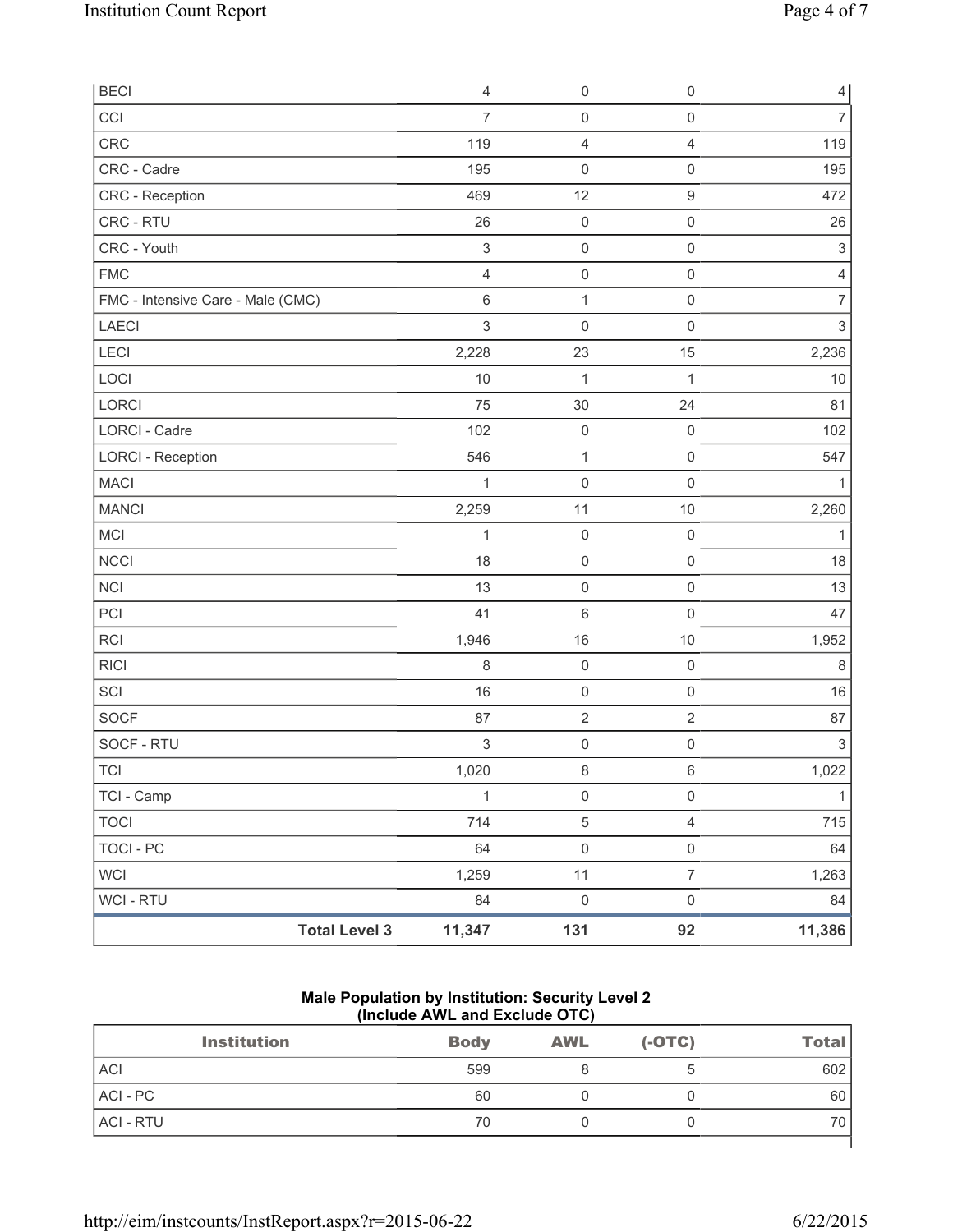| <b>Total Level 2</b>              | 17,474           | 258                        | 164                                        | 17,568                          |
|-----------------------------------|------------------|----------------------------|--------------------------------------------|---------------------------------|
| WCI - RTU                         | 5                | $\mathsf{O}\xspace$        | $\mathsf{O}\xspace$                        | $\,$ 5 $\,$                     |
| <b>WCI</b>                        | 16               | $\mathsf 0$                | $\mathsf{O}\xspace$                        | 16                              |
| <b>TOCI - PC</b>                  | $\mathbf{1}$     | $\mathsf 0$                | $\mathsf{O}\xspace$                        | $\mathbf{1}$                    |
| <b>TOCI</b>                       | 76               | $\mathsf{O}\xspace$        | $\mathsf{O}\xspace$                        | 76                              |
| <b>TCI</b>                        | 16               | $\mathsf 0$                | $\mathsf{O}\xspace$                        | 16                              |
| SCI                               | 929              | 16                         | 9                                          | 936                             |
| <b>RICI</b>                       | 1,426            | 20                         | $\mathsf g$                                | 1,437                           |
| RCI                               | 154              | $\sqrt{2}$                 | $\overline{2}$                             | 154                             |
| PCI                               | 765              | $19$                       | $\,$ 5 $\,$                                | 779                             |
| <b>OSP</b>                        | 1                | $\mathsf{O}\xspace$        | $\mathsf{O}\xspace$                        | $\mathbf{1}$                    |
| NCI                               | 1,676            | 32                         | 23                                         | 1,685                           |
| <b>NCCI</b>                       | 1,671            | 23                         | 12                                         | 1,682                           |
| MCI - Camp                        | 1                | $\mathbf 0$                | $\mathsf 0$                                | $\mathbf{1}$                    |
| <b>MCI</b>                        | 1,697            | 23                         | 15                                         | 1,705                           |
| <b>MANCI</b>                      | 20               | $\mathsf 0$                | $\mathsf{O}\xspace$                        | 20                              |
| <b>MACI</b>                       | 1,112            | $\overline{4}$             | $\overline{2}$                             | 1,114                           |
| <b>LORCI - Reception</b>          | 302              | $\mathbf{1}$               | 1                                          | 302                             |
| LORCI - Cadre                     | 32               | $\mathsf 0$                | $\mathsf 0$                                | 32                              |
| LORCI                             | 100              | 22                         | 22                                         | 100                             |
| LOCI                              | 1,131            | 11                         | 8                                          | 1,134                           |
| LECI                              | 59               | $\mathbf 0$                | $\mathsf{O}\xspace$                        | 59                              |
| <b>LAECI</b>                      | 1,076            | 22                         | 18                                         | 1,080                           |
| <b>GCI-RTU</b>                    | 1                | $\mathbf 0$                | $\mathsf{O}\xspace$                        | $\mathbf{1}$                    |
| GCI - Camp                        | 1                | $\mathsf 0$                | $\mathsf{O}\xspace$                        | 1                               |
| GCI                               | 830              | $\overline{4}$             | $\mathsf 3$                                | 831                             |
| FMC - Intensive Care - Male (CMC) | 19               | $\mathbf 0$                | $\mathsf{O}\xspace$                        | 19                              |
| <b>FMC</b>                        | $\,6\,$          | $\mathbf{1}$               | $\mathsf{O}\xspace$                        | $\overline{7}$                  |
| CRC - RTU<br>CRC - Youth          | 16<br>$\sqrt{3}$ | $\mathbf 1$<br>$\mathbf 0$ | $\mathsf{O}\xspace$<br>$\mathsf{O}\xspace$ | 17<br>$\ensuremath{\mathsf{3}}$ |
| CRC - Reception                   | 255              | $\overline{4}$             | $\overline{4}$                             | 255                             |
| CRC - Cadre                       | 73               | $\mathsf{O}\xspace$        | $\mathsf{O}\xspace$                        | 73                              |
| CRC                               | 114              | $\ensuremath{\mathsf{3}}$  | 3                                          | 114                             |
| CCI                               | 1,726            | 18                         | $\boldsymbol{9}$                           | 1,735                           |
| <b>BECI</b>                       | 1,435            | 24                         | 14                                         | 1,445                           |
|                                   |                  |                            |                                            |                                 |

#### **Male Population by Institution: Security Level 1 (Include AWL and Exclude OTC)**

| <b>Institution</b> | <b>Body</b> | <u>AWL</u> | -OTC) | <b>Total</b> |
|--------------------|-------------|------------|-------|--------------|
| <b>ACI</b>         | 701         |            |       | 707          |
|                    |             |            |       |              |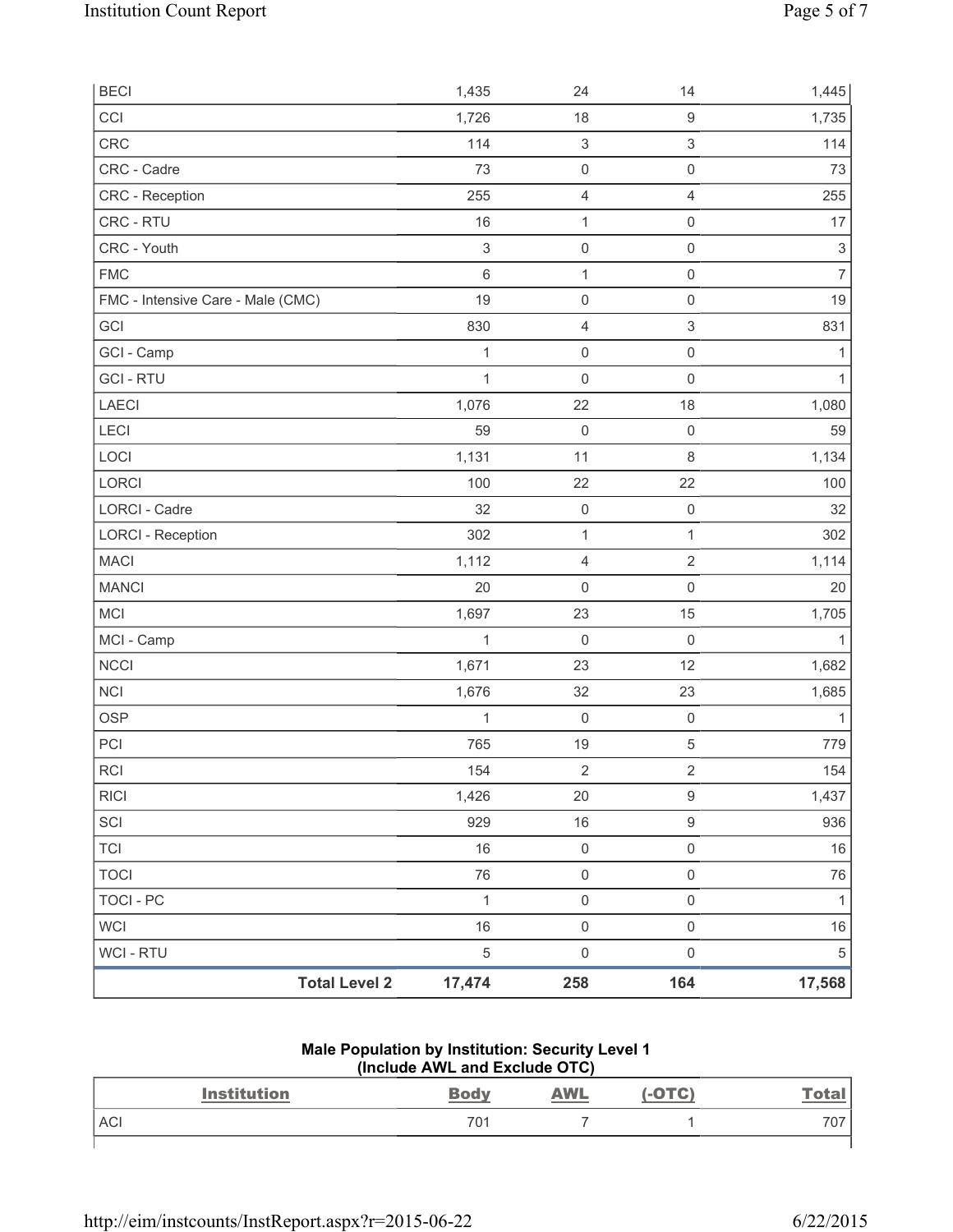| ACI-PC                            | $\mathbf{1}$   | $\mathsf{O}\xspace$       | $\mathsf 0$               | $\mathbf{1}$   |
|-----------------------------------|----------------|---------------------------|---------------------------|----------------|
| <b>ACI - RTU</b>                  | 46             | $\mathsf 0$               | $\mathsf 0$               | 46             |
| <b>BECI</b>                       | 781            | 11                        | $\,6\,$                   | 786            |
| <b>BECI</b> - Camp                | 474            | $\mathbf 0$               | $\mathbf 0$               | 474            |
| CCI                               | 855            | 13                        | $\sqrt{3}$                | 865            |
| CRC                               | 39             | $\mathbf 2$               | $\sqrt{2}$                | 39             |
| CRC - Cadre                       | $\overline{2}$ | $\mathsf{O}\xspace$       | $\mathsf 0$               | $\sqrt{2}$     |
| CRC - Reception                   | 143            | 5                         | $\overline{4}$            | 144            |
| CRC - RTU                         | $\sqrt{3}$     | $\mathsf{O}\xspace$       | $\mathsf 0$               | $\sqrt{3}$     |
| <b>FMC</b>                        | 459            | $\,6\,$                   | $\mathsf 0$               | 465            |
| FMC - Intensive Care - Male (CMC) | 16             | $\mathsf{O}\xspace$       | $\mathsf 0$               | 16             |
| GCI                               | 410            | 14                        | $\sqrt{5}$                | 419            |
| GCI - Camp                        | 756            | $\ensuremath{\mathsf{3}}$ | 1                         | 758            |
| <b>GCI-RTU</b>                    | $\mathbf{1}$   | $\mathsf{O}\xspace$       | $\mathsf 0$               | $\mathbf{1}$   |
| <b>LAECI</b>                      | 647            | 8                         | $\,6\,$                   | 649            |
| LECI                              | 12             | $\mathbf{1}$              | 1                         | 12             |
| LECI - Camp                       | 183            | $\mathsf 0$               | $\mathbf 0$               | 183            |
| LOCI                              | 1,150          | 6                         | $\sqrt{2}$                | 1,154          |
| LORCI                             | 36             | 6                         | $\,6\,$                   | 36             |
| <b>LORCI - Cadre</b>              | $\overline{2}$ | $\mathsf{O}\xspace$       | $\mathsf 0$               | $\overline{2}$ |
| <b>LORCI - Reception</b>          | 122            | $\mathsf{O}\xspace$       | $\mathsf 0$               | 122            |
| MACI - Minimum                    | 1,428          | 15                        | $\overline{7}$            | 1,436          |
| <b>MANCI</b>                      | 9              | 11                        | $\overline{4}$            | 16             |
| MANCI - Camp                      | 403            | $\mathsf{O}\xspace$       | $\mathsf{O}\xspace$       | 403            |
| <b>MCI</b>                        | 493            | 4                         | $\mathbf 2$               | 495            |
| MCI - Camp                        | 357            | $\boldsymbol{0}$          | $\mathsf{O}\xspace$       | 357            |
| <b>NCCI</b>                       | 625            | 10                        | $\overline{4}$            | 631            |
| NCCI - Camp                       | 382            | $\mathsf{O}\xspace$       | $\mathsf 0$               | 382            |
| NCI                               | 805            | $\,8\,$                   | 5                         | 808            |
| <b>OSP</b>                        | $\overline{7}$ | $\mathsf{O}\xspace$       | $\mathsf{O}\xspace$       | $\overline{7}$ |
| PCI                               | 1,337          | 26                        | $\overline{7}$            | 1,356          |
| <b>RICI</b>                       | 1,175          | 11                        | $\ensuremath{\mathsf{3}}$ | 1,183          |
| SCI                               | 1,100          | $\,8\,$                   | $\overline{4}$            | 1,104          |
| <b>SOCF</b>                       | 17             | $\mathsf{O}\xspace$       | $\mathsf{O}\xspace$       | 17             |
| <b>TCI</b>                        | 41             | $\mathbf 5$               | $\sqrt{2}$                | 44             |
| TCI - Camp                        | 447            | $\mathsf{O}\xspace$       | $\mathsf{O}\xspace$       | 447            |
| <b>Total Level 1</b>              | 15,465         | 180                       | 75                        | 15,570         |

# **High Offender ID's**